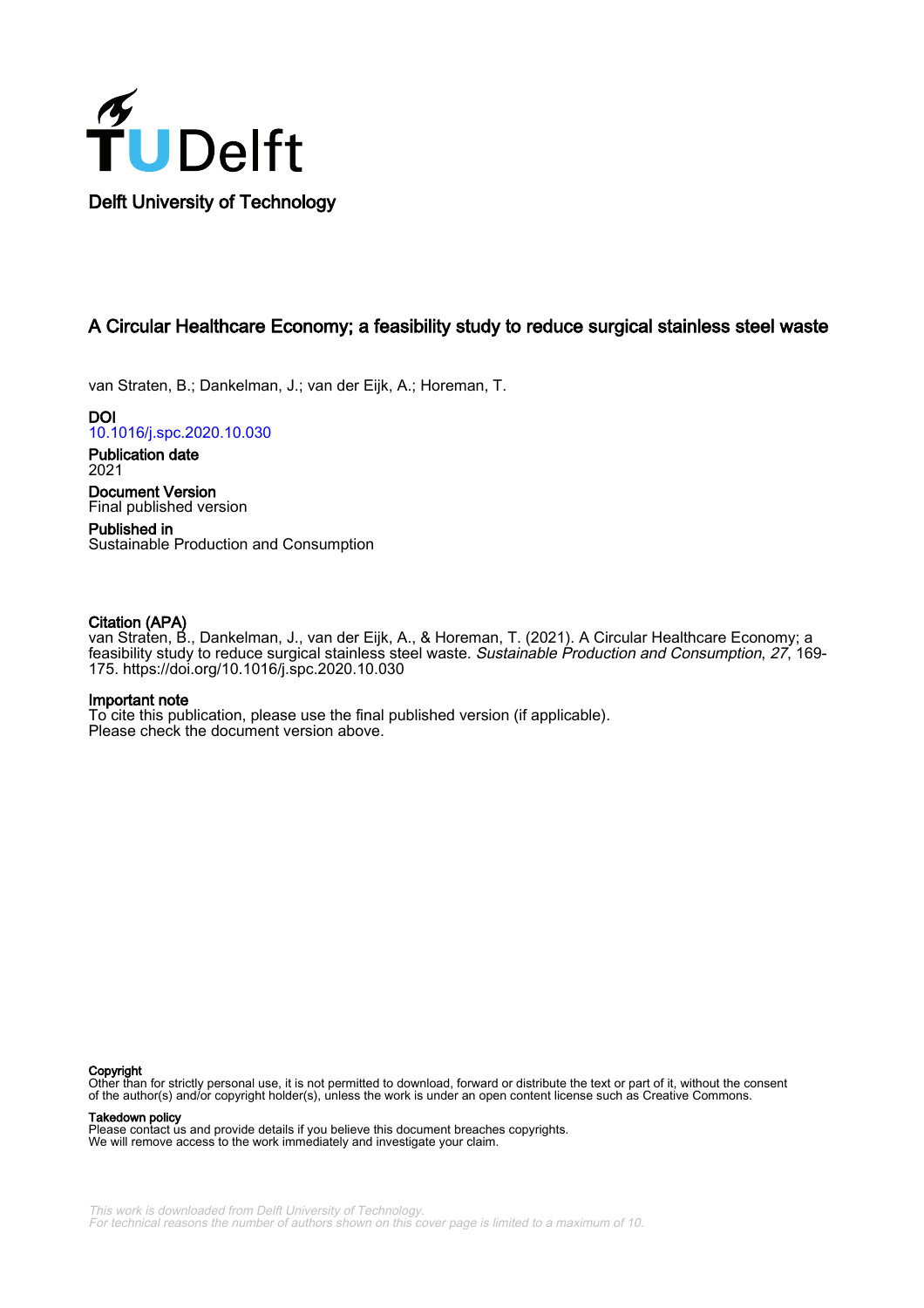Contents lists available at [ScienceDirect](http://www.ScienceDirect.com)



Sustainable Production and Consumption



journal homepage: [www.elsevier.com/locate/spc](http://www.elsevier.com/locate/spc)

# A Circular Healthcare Economy; a feasibility study to reduce surgical stainless steel waste

B. van Straten™<sup>3,</sup>\*, J. Dankelman™, A. van der Eijk<sup>2</sup>, T. Horeman™

<sup>1</sup> *Delft University of Technology, Department of BioMechanical Engineering, Delft, The Netherlands* <sup>2</sup> *Leiden University Medical Center, Leiden, The Netherlands* <sup>3</sup> *Van Straten Medical, De Meern, The Netherlands*

#### a r t i c l e i n f o

*Article history:* Received 8 September 2020 Revised 27 October 2020 Accepted 28 October 2020 Available online 31 October 2020

*Keywords:* Circular economy Recycling Corporate social responsibility Sustainability Sustainable business models Sustainable policies

#### A B S T R A C T

The Circular Economy faces a growing interest. The aim of this study is to determine the feasibility of a circular approach towards reusing discarded hospital instruments and stainless steel waste. Secondary, this study aims to identify if any cost savings can be realized by following a circular instrument repair and recycling approach. During 6 months SS waste from three hospitals was collected. Both repair as well as recycling possibilities were evaluated by analyzing the waste composition and by calculating the percentage of SS that could be recovered and turned into raw material. Cost savings were calculated for three categories: (1) extending the life cycle of instruments by repair instead of disposal, (2) recycling of instruments by means of melting it into raw material, and (3) savings on waste handling costs.

A total of 1,380 kg instrument waste was collected of which 237 kg was refurbished and returned to the hospitals for being put in use, resulting in savings of  $\epsilon$  38,868 (1). Of the 1,143 kg SS instruments, sheet material was made to manufacture components for new instrument baskets. The SS revenues of  $\epsilon$  1,040 were sufficient, covering logistical and disinfection costs (2). The hospital savings on waste costs were  $\epsilon$ 316 (3). The total gain for the hospitals were  $\epsilon$  39.184.

These results indicate that circularity as a sustainable model could provide a basis for a new approach in surgical waste management, realizing cost savings and environmental benefits on the long run.

© 2020 The Author(s). Published by Elsevier B.V. on behalf of Institution of Chemical Engineers. This is an open access article under the CC BY license [\(http://creativecommons.org/licenses/by/4.0/\)](http://creativecommons.org/licenses/by/4.0/)

#### **1. Introduction**

Since health care waste has a negative impact on the environment, medical personnel personnel should take environmental costs as a result of health care into consideration and focus on how to reduce material and energy [consumption](#page-6-0) (Jameton et al., 2001). The use of resources, materials and energy in healthcare have been growing tremendously over the years. Literature has been increasingly reporting the adverse effects on human health as a result of declining environmental conditions and generated waste [\(Jameton](#page-6-0) et al., 2001; Leaf, [1990;](#page-6-0) [McMichael,](#page-6-0) 1993; [Haines](#page-6-0) et al, 2000; Solomon GM and Schettler, 2000; [Chivian,](#page-6-0) 2001).

The global growth of healthcare waste has not only been the result of the growth of the population. Also the number and

<sup>∗</sup> Corresponding author at: Delft University of Technology, TU Delft, Department of BioMechanical Engineering, 3mE, Mekelweg 2, NL-2628 CD, Delft, the Netherlands.

*E-mail address:* [b.j.vanstraten@tudelft.nl](mailto:b.j.vanstraten@tudelft.nl) (B. van Straten).

size of hospitals and growing use of disposable products contributed significantly [\(Mohee,](#page-6-0) 2005). Literature described a variety of classifications of health care waste. However, during the recent years studies identified two streams of health care waste: hazardous (mostly infectious waste) and non-hazardous (municipal solid waste) fractions [\(Minoglou](#page-6-0) et al, 2017). Non-hazardous waste streams from health care institutions form up to 80% of the total health care waste stream [\(WHO,](#page-7-0) 2016).

Several studies showed waste production in hospitals ranging from 0.5 to 2.0 kg per bed per day [\(Madhukumar](#page-6-0) & Ramesh, 2012) to 4.89 to 5.4 kg per patient per day depending on the size of the hospital and the activities [\(Hamoda](#page-6-0) et al, 2005).

A study conducted in 2010 with collected data from 12 hospitals ranged from 0.25 to 2.77 kg bed per day [\(Sanida](#page-6-0) et al, 2010) where Kane reported in 2017 numbers rising from 0.44 kg per patient per day in the republic of Mauritius to 8.4 kg in the US [\(Kane](#page-6-0) et al, 2017) with European countries resulting around 3.3 to 3.6 kg per patient per day. Approximately 5.9 million tons of hazardous (15%) and non-hazardous medical waste is disposed in the USA by hospitals every year (85%) [\(Yazdani](#page-7-0) et al, 2020). The pro-

<sup>2352-5509/© 2020</sup> The Author(s). Published by Elsevier B.V. on behalf of Institution of Chemical Engineers. This is an open access article under the CC BY license [\(http://creativecommons.org/licenses/by/4.0/\)](http://creativecommons.org/licenses/by/4.0/)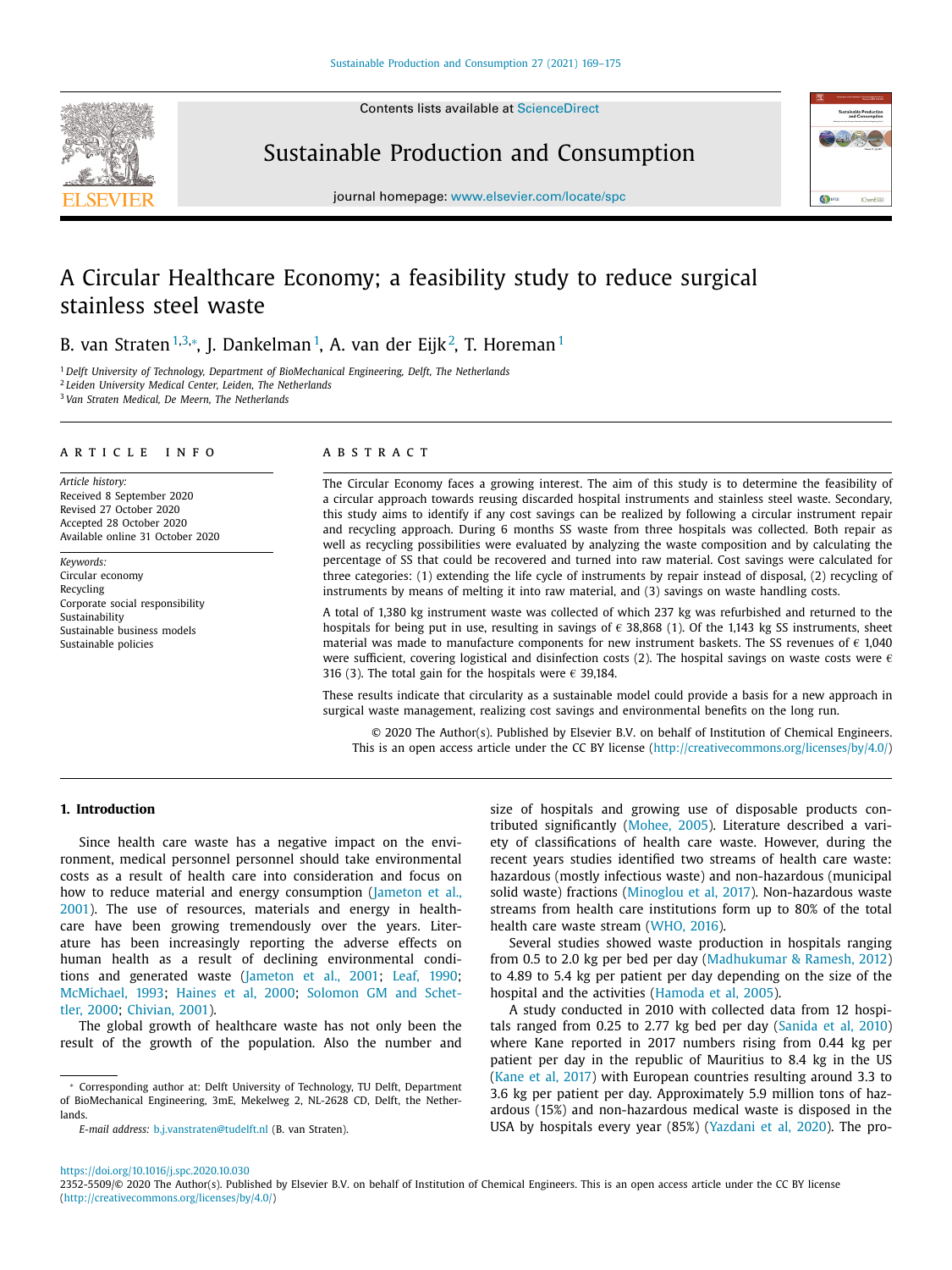duction of carbon dioxide emissions as a result of this equals 8% [\(Voudrias,](#page-7-0) 2018).

Medical instruments being part of hospital waste can be considered as both hazardous and non-hazardous waste streams. Disposable instruments intended for single-use are part of hazardous waste streams and reusable instruments part of non-hazardous waste as they are disinfected and sterilized each time after use. Typically and according to hospital procedures, reusable instruments need to be disinfected first after which they are examined in the CSSD and sterilized thereafter. Hospital instruments are highly critical products since they are required for carrying out surgical procedures. This paper examines the feasibility of reusing medical instruments extracted out of the waste streams from a perspective of the Circular Economy.

The Circular Economy faces a growing interest around the globe as it may generate economic benefits to society (Van Berkel et al, 2019). Already in 2014 the World [Economic](#page-7-0) Forum (World [Economic](#page-7-0) Forum., 2014), reported potential benefits of the Circular Economy regarding the use of less energy and material inputs. Although there are many definitions, the Circular Economy may be best described as being an economic system in which waste is prevented, minimized or even completely reused [\(Geissdoerfer](#page-6-0) et al, 2017). Circularity may therefore be considered as an economic model in which, amongst other aspects, waste is being reused again and again.

However, the Circular Economy also requires other aspects than the reuse of waste only. These are e.g., the circular (re) design of products, the use of specific materials, recycling, reselling, repurposing, repair, refurbishment and remanufacturing. These aspects have the objective to prevent the generation of waste and to drastically limit the use of natural resources. The Ellen MacArthur Foundation defined the Circular Economy as "an industrial economy that is restorative or regenerative by intention and design" [\(MacArthur,](#page-6-0) 2013). Being restorative by means of circulating resources into the economic system is in contrast to a linear economy which is based on a 'take, make, dispose' model of consumption patterns (World [Economic](#page-7-0) Forum., 2014). The linear economy uses raw material on a single-use basis resulting in putting pressure on the earth's natural resources.

McGain reported in 2010 that in healthcare the use of pharmaceutical materials and medical devices resulted in higher carbon dioxide emissions as compared to the energy consumption and transport together [\(McGain](#page-6-0) et al, 2010). McGain also showed that the use of disposables in the medical field have been growing significantly and that the decision to purchase a medical product did often not include environmental impact considerations. As hospitals lose a lot of money by following traditional ways of dealing with Stainless steel waste, the aim of this study was to determine the feasibility of a circular approach towards reusing hospital instrument waste, in particular surplus Stainless Steel instruments and other stainless steel waste. With this study we want to demonstrate the viability of reprocessing surgical instruments as a circular process which may positively contribute to waste prevention, cost savings and environmental impact.

For this study the following research question was formulated:

"Can cost savings be realized when using repair, refurbishing, recycling as methods to reach a concept of closing the circular loop in a hospital environment?"

Most of the discarded instruments and stainless steel (SS) medical waste contain valuable materials that can be reused; having good resistance against corrosion or having titanium alloys and even ceramic and polymeric materials (Mainier and Fernando., 2013). Surgical instruments are typically [manufactured](#page-6-0) out of SS. This material represents iron (Fe)-based alloys containing a percentage of Chromium (Cr) and Nickel (Ni). Furthermore, it typically contains alloying elements such as Molybdenum (Mo), manganese, carbon, nitrogen (N), [phosphorus,](#page-7-0) sulfur, and silicon (Weihong and Paul, 2019). SS has mechanical properties and corrosion resistance which can be enhanced when alloying with Chromium (Cr), Nickel (Ni), Molybdenum (Mo), and nitrogen. Most often SS316 is used for surgical instruments and SS304 for instruments and instrument related accessories such as instrument mesh baskets and stainless steel disposable products. Surgical instruments in general are manufactured out of SS316 and SS304 according to DIN EN ISO 7153-1 [\(Pezzato](#page-6-0) et al, 2016).

Both types of SS that are often used within the Operating Room are recyclable by means of melting and reprocessing. According to the Australian Stainless Steel Association (ASSA), SS offers good prospects for recycling [\(ASSDA,](#page-6-0) 2019). They state that SS's long service life, 100 percent recyclability and its valuable raw materials make it an excellent environmental performer. Moreover, the ASSA indicates that SS contains valuable raw materials like Cr and Ni which makes recycling SS economically viable [\(Broadbent,](#page-6-0) 2016). SS is actively recycled on a large scale whereby it involves remelting scrap to manufacture new steels without changing the properties of the material, resulting in a closed loop. (recycled SS) [\(Broadbent,](#page-6-0) 2016). SS objects should never become waste at the end of their useful life. Instead, recycled SS objects should be systematically separated and recovered and lead back into the production process through recycling.

To demonstrate this feasibility, an experiment was initiated focusing on prevention of SS waste by a combination of repair of the discarded instruments and melting SS waste into new raw materials when they could not be repaired anymore. Three Dutch hospitals, including Westeinde Ziekenhuis, Bronovo in The Hague, Maasstad Hospital in Rotterdam and Amsterdam University Medical Center, location VUmc in Amsterdam, participated to determine the feasibility of this research in a small scale experimental set-up.

#### **2. Methods**

During a period of nearly 6 months between 25 September 2018 – 12 February 2019, discarded reusable as well as disposable instruments and SS waste from the Operation Room (OR) of the affiliated hospitals was collected. The waste collection and handling was managed by a Dutch medical supplying and instrument repair company named Van Straten Medical (VSM, De Meern-Utrecht, The Netherlands).

Most instruments were disinfected through standardized disinfection programs at 90°C in disinfectors at the supplying hospital site, except the disposable instruments from Bronovo Hospital, these were disinfected at VSM. After the transport bins were filled, the hospitals contacted VSM and the waste was collected and brought to the storage containers at VSM. In a first step, the waste composition was analyzed by instrument technicians and divided into SS instruments that could be recovered/repaired, and SS that could be recycled and turned into new raw SS material. The collected SS material was separated by indication of material and use (e.g. SS304 used for trays or baskets and SS316 for surgical instruments) in two different containers. In case of doubts a strong Neodium magnet was used for identification as both material types have different attraction to a magnetic field.

The metal recycling company collected the recyclable SS material at VSM when the containers were full and had the materials melted into new sheet metal. The sheet material was acquired from the same metal recycling company that collected the material from VSM and used to manufacture components for instrument mesh baskets and for SS components used in instrument fixation. The sheet metal plates were processed on a water jet cutting machine to cut components for surgical instrument mesh baskets and components for instrument mesh basket instrument fixation. The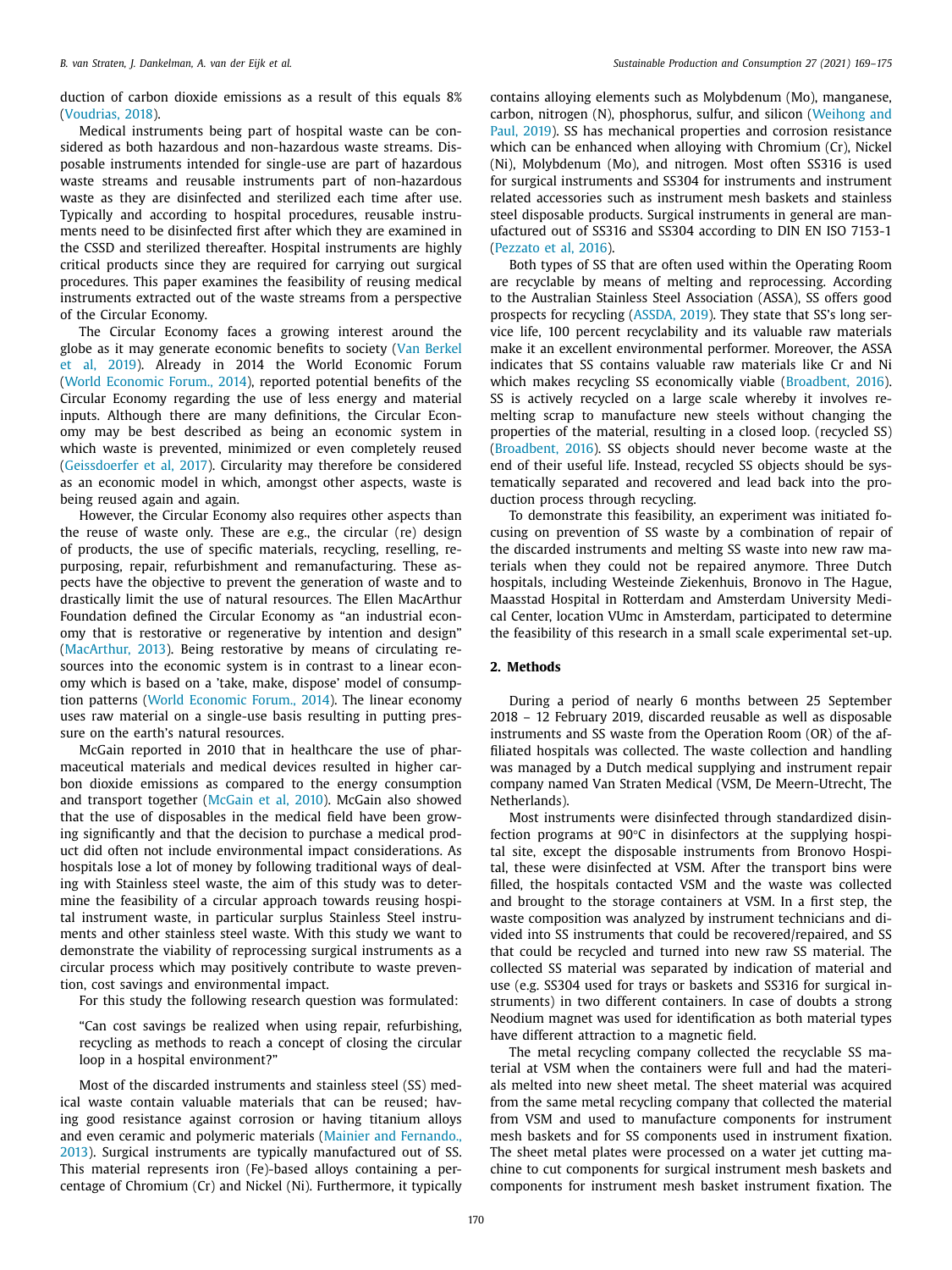

**Fig. 1.** Left: Two carts filled with mesh baskets filled with instruments from Maasstad Hospital Right: Circular bin with discarded instruments at Van Straten Medical.

leftover machining material was returned to the circular container to be picked up for melting. In this way no material waste would be generated during the process.

The hospital costs with respect to waste disposal varies per hospital and per contract the hospital negotiates with the waste processing company. The costs for waste removal at the hospitals consists out of a price per kg waste removal and costs for using additional accessories such as costs charged for special waste containers, additional transportation costs and other associated and handling costs. Also costs such as electricity, costs for overhead and logistical costs were calculated for the period of this study. The costs for electricity were based on an allocation of the electricity which was assigned to the area where the waste was stored as well as the area for refurbishment of the instruments and part of the overhead associated with the reprocessing of the waste. The stainless steel revenues however is dependent upon the applicable market price for SS.

The routing, disinfection, refurbishment and transport costs were based on the costs as made by VSM. All handling and storage costs, employee costs and process handling fees were calculated over the period and extrapolated over the total amount of collected waste in this study.

In this study we concentrated on three main cost cycles associated with stainless steel waste:

- (1) **Non-contaminated instruments collected which could be refurbished/repaired.** Both the average repair price as well as the price for a new instrument were calculated over all instrument used in the hospitals.
- (2) **Recycling of contaminated and non-contaminated SS instruments** which could not be repaired.
- (3) **Saving of direct cost for waste handling**, because less waste is produced. In general the hospital costs for waste disposal can be divided into two categories: general waste and contaminated waste. Both categories are charged differently by the waste processing companies. The costs are invoiced with build-up expenses per tons of waste, added with rental charges of waste containers, cassettes, handling fee and other expenses.

The numbers to calculate the costs depend on the amount of waste in the specific categories. These results are provided in the results section. To prevent repetition, the method to calculate the costs are therefore provided in the results as well. For ease of calculations, all costs were related to units equivalent to 1,000 kg (ton).

#### **3. Results**

A total of 1,380 kg waste was collected from the three participating hospitals. The waste consisted of instruments used for basic surgery like scissors and bone cutters, but also instruments for more specialized surgery such as catheter intervention or minimally invasive surgery (Figure 1). Furthermore, mesh baskets, wire baskets and stainless strays were identified. The first inspection showed that 20 % of the waste consisted of instruments that were in good enough condition to be repaired. The remaining discarded instruments consisted of older model instruments that were taken out of rotation or instruments that showed corrosion, color changes, partial loosening of its surface layer or pitting.

From the 1,380 kg, 50 kg consisted of disposable SS instruments which were collected separately in a closed container. 1,330 kg was found to be surplus SS instruments and surplus mesh baskets [\(Table](#page-4-0) 1). All stainless steel waste, consisting of SS316 and SS304 was melted and recycled into sheet material. The total amount of waste per hospital category are provided in [Table](#page-4-0) 2. The distribution over type of waste (refurbished and recycled) per hospital is provided in [Table](#page-4-0) 3.

A total of 945 instruments were refurbished into new manufacturing's condition. For Maasstad the number of instruments were 282 instruments, for Haaglanden MC 478 instruments and for VUmc 185 instruments. The average weight per instrument was 251 g, totalling 237 kg.

#### *3.1. Costs Calculations*

An overview of the costs and savings per kg and per 1,000 kg used in the calculations of costs are provided in [Table](#page-4-0) 4. Shipments were made with a total of 237 kg resulting in an average price of 0.10  $\epsilon$ /kg for logistics and transport for Haaglanden Medical Center (HMC) consisting of Westeinde, Bronovo, Antoniushove as well as for VUmc and Maasstad hospital in the study period. These costs were based on a standardized transport pallet price of  $\epsilon$  50/pallet, independent from the distance in The Netherlands and having an average weight of 500 kg per transport (company, location, date). Although in this pilot study the collected SS waste was in smaller portions, we expect that threshold waste volumes can be easily reached, therefore, the calculations were conducted with the standard transport pallet prices.

The costs of the transport bins in which the instruments and other stainless steel waste were disposed, was calculated on  $\epsilon$ 25/bin based on its purchasing cost price including other minor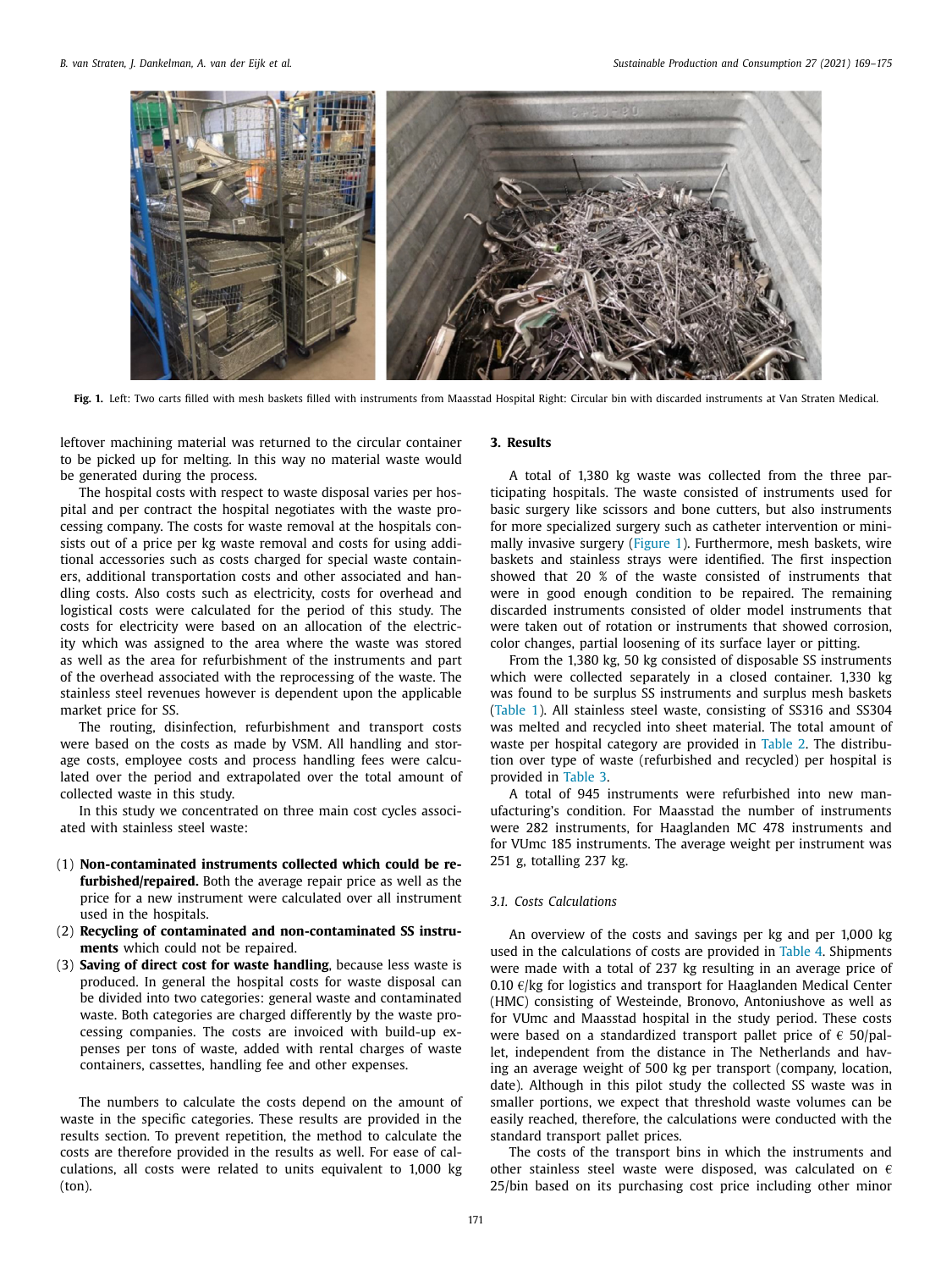#### **Table 1**

| Collected instruments.                                                   |                            |                                              |
|--------------------------------------------------------------------------|----------------------------|----------------------------------------------|
| Collected                                                                |                            | Material specification Collected weight (kg) |
| Reusable instruments and mesh baskets<br>Disposable instruments<br>Total | Mixed SS304/SS316<br>SS304 | 1.330<br>50<br>1.380                         |

#### <span id="page-4-0"></span>**Table 2**

Collected waste types and distribution per hospital category.

| ospital                                    | Type of hospital                                                   | Type of waste                                                     | Waste collected<br>(kg) |
|--------------------------------------------|--------------------------------------------------------------------|-------------------------------------------------------------------|-------------------------|
| Maasstad Hospital, Rotterdam               | Large peripheral                                                   | SS baskets, containers, discarded instruments                     | 717                     |
| Haaglanden MC, The Hague                   | Merged hospital consisting of Westeinde, Bronovo<br>& Antoniushove | SS baskets, discarded instruments, used disposable<br>instruments | 209                     |
| AUMC, loc. VUmc, Amsterdam<br><b>Total</b> | Academic Hospital                                                  | SS instruments, baskets                                           | 454<br>1,380            |

#### **Table 3**

|                  | Collected (kg) | Refurbished<br>(kg) | Recycled mixed<br>$(kg)$ SS 304/316 | Disinfected & Recycled<br>$(kg)$ SS 304 |
|------------------|----------------|---------------------|-------------------------------------|-----------------------------------------|
| Maasstad         | 717            | 71                  | 646                                 |                                         |
| Haaglanden<br>MC | 209            | 120                 | 39                                  | 50                                      |
| VUmc             | 454            | 46                  | 408                                 |                                         |
| <b>Total</b>     | 1,380          | 237                 | 1,093                               | 50                                      |

#### **Table 4**

Circular processed waste.

| $(\epsilon/\text{kg})$ | $(\epsilon$ per 1,000 kg) |
|------------------------|---------------------------|
| 0.10                   | 100                       |
| 0.07                   | 70                        |
| 0.01                   | 10                        |
| 0.15                   | 150                       |
| 0.01                   | 10                        |
| 0.34                   | 339                       |
|                        |                           |
| 0.91                   | 910                       |
|                        |                           |

#### **Table 5**

Total savings and savings per kg obtained by refurbishment/ repair.

|                                               | Refurbished<br>instruments<br>(kg) | Savings from<br>refurbished per<br>instrument kg<br>$(\epsilon)$ | Savings from<br>refurbished<br>instruments as<br>compared to new $(\epsilon)$ |
|-----------------------------------------------|------------------------------------|------------------------------------------------------------------|-------------------------------------------------------------------------------|
| Maasstad<br>Haaglanden<br>MC<br>VUmc<br>Total | 71<br>120<br>46<br>237             | 164<br>164<br>164                                                | 11.644<br>19.680<br>7.544<br>38,868                                           |

costs such as stickers and paper work. For the three hospitals amounting to  $\epsilon$  100 which was divided over the total collected batch of 1,380 kg, resulting in  $\epsilon$  0.07/kg. The costs for disinfection of contaminated instruments were calculated at  $\epsilon$  0.15/kg. The handling costs as well as the overhead (incl. storage) costs at the supplier, Van Straten Medical (VSM), were calculated to be  $\epsilon$  10/ton each, consisting of overhead costs calculated to be  $\epsilon$  7/ton and allocated electricity and employee costs of  $\epsilon$  3/ton.

#### *3.2. Savings by repairing instruments*

A total of 237 kg resulted in refurbished instruments. The savings were calculated as compared as shown in table 5 to replacing them with new instruments. The average costs of refurbishment were  $\epsilon$  39 per 250 g. The average sales price of a new instrument

172

of  $\epsilon$  80,- was based on the average sales price of a total of 16,912 SS instruments offered by VSM in the market. The average costs price of a new instrument is  $\epsilon$  80 resulting in savings of  $\epsilon$  41 per instrument equaling 250 g resulting in savings of  $\epsilon$  164 per kg. SS prices, prices of refurbishing instruments, price fluctuations of new instruments and possible extra costs may vary per hospital and per country, resulting in potential variations in net gains for hospitals. Both the costs as well as the savings of the 50 kg disposable instruments from Bronovo hospital were higher as this concerned contaminated disposable instruments. These instruments had to be disinfected at VSM, costing 0.15  $\epsilon$ /kg. The savings on Bronovo hospital were higher as it resulted in preventing higher medical waste costs of 1  $\varepsilon$ /kg.

#### *3.3. Costs for recycling*

A total of 1,143 kg mixed SS 304 and SS 316 were collected by a metal recycling company Independent of the grade, an average price of 0.91  $\varepsilon$ /kg, as calculated from the credit invoices, was paid by the collecting metal recycling company, resulting in a revenue of  $\epsilon$  1,040 for VSM. Although the total of received SS revenues were sufficient to cover the costs for bins, logistical and disinfection costs for VSM, further optimization of the process is needed in order to decrease the costs and to create a sustainable business model.

#### *3.4. Direct hospital savings costs on waste handling*

To establish a cost prize for hospital savings on waste, the waste disposal invoices of the affiliated hospital were averaged resulting in  $\epsilon$  0.20 per kg general waste and  $\epsilon$  1,- per kg contaminated waste. These cost prize indications include all expenses made by the waste processors. Other related costs which were taken into account were transport costs for collecting the waste and costs of transport bins in which the hospitals deposited their discarded instruments and SS waste as well as cleaning and disinfection costs for contaminated waste and handling, storage and overhead costs.

Conversion of costs and savings for VSM per 1 kg and per 1.000 kg.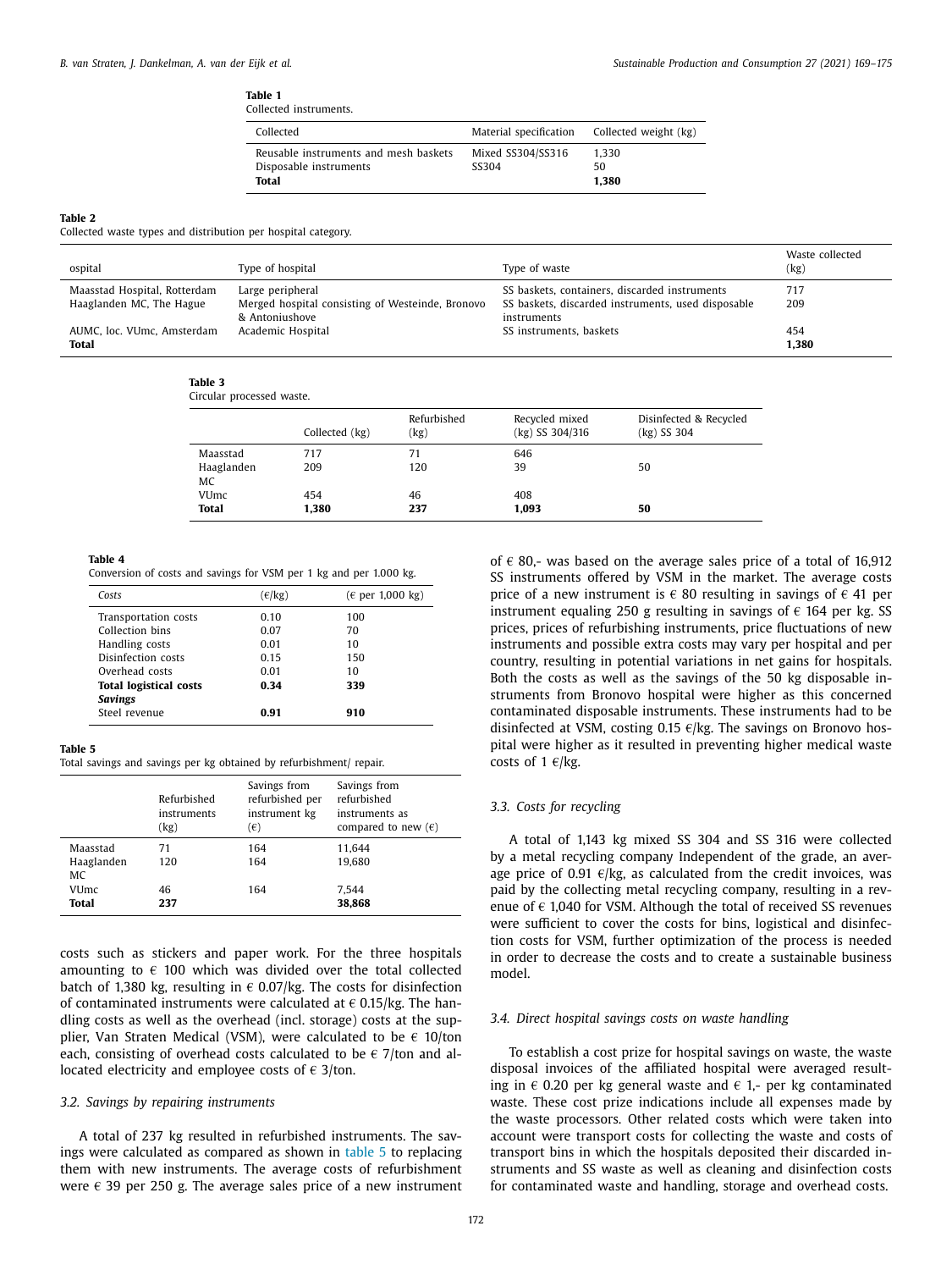#### **Table 6**

Net gain for the participating hospitals.

|              | Direct hospital<br>savings on<br>waste costs $(\epsilon)$ | Savings from refurbished<br>instruments as compared<br>to new $(\epsilon)$ | Total gain for<br>hospitals |
|--------------|-----------------------------------------------------------|----------------------------------------------------------------------------|-----------------------------|
| $(\epsilon)$ |                                                           |                                                                            |                             |
| Maasstad     | 143                                                       | 11.644                                                                     | 11,787                      |
| Haaglanden   | 82                                                        | 19.680                                                                     | 19.762                      |
| <b>MC</b>    |                                                           |                                                                            |                             |
| VUmc         | 91                                                        | 7.544                                                                      | 7.635                       |
| Total        | 316                                                       | 38,868                                                                     | 39,184                      |
|              |                                                           |                                                                            |                             |

An overview of the savings from refurbished instruments**,** reduced waste cost and per hospital is provided in Table 6. More details of the calculations and obtained data can be found in supplemental file 1.

#### **4. Discussion**

The environmental quality may be improved while handling the SS waste. Health care waste demonstrated to have a negative impact on the environment which may be reduced by including handling SS waste in a circular way [\(Viani](#page-7-0) et al, 2016). Environmental impacts have grown as a result of the use of disposable instruments including stainless steel disposables [\(Ibbotson](#page-6-0) et al, 2013). Furthermore, literature has been increasingly reporting the negative effects of medical waste (McGain et al. – 2010). This study examined the feasibility of collecting hospital ss waste, processing it circularly by means of refurbishment or recycling of the material in order to prevent it to become landfill- or incinerated waste. In some countries the ratio of used disposable instruments may vary between plastics and ss versions. The ss instruments which are used in the Netherlands were used as basis for this study and included needle holders, scissors, tweezers, and instruments part of suture sets. In certain studies waste was related to kg per bed or patient [\(Madhukumar](#page-6-0) & Ramesh, 2012), [\(Hamoda](#page-6-0) et al, 2005), [\(Sanida](#page-6-0) et al, 2010), [\(Kane](#page-6-0) et al, 2017). However, in our study waste was calculated in kg collected directly from the Operating Rooms or CSSD. Therefore it is needed to know the number of beds of patients in each hospital for qualitative comparison.

The instrument repair demonstrated that both instruments for general surgery as well as instruments for specialized surgery could be repaired and brought back into circulation. The savings in the refurbishment or repair category were the highest as compared to the other two categories of recycling and waste disposal. The inspection before repair showed that the quality of instruments and its basic materials are of great importance for increasing the life span and therefore, contributing to preventing an instrument being discarded in earlier phase. It should be considered by the hospital buyers that factors such as resistance against pitting and crevice corrosion have an influence on the longevity of the instruments and therefore, on the amount of waste in a certain time period. The costs associated with repair and refurbishment were 49% of the average purchase costs.

Instrument with circular and sustainable designs such as the new modular instruments developed for advanced endoscopic surgery seem to be more sustainable in terms of cost-reduction due to a reduction in repair time [\(Hardon,](#page-6-0) 2019). These type of instruments can have a major contribution to surgical circularity as they include in their design, detachable parts which can be replaced in case of malfunctioning.

Due to the complexity of financial flows in hospitals and vulnerability of these flows, especially for teaching hospitals (Liu et al, [2011\)](#page-6-0), it proofed difficult to calculate the exact cost prices of each procedure as well as the exact costs of waste disposal. Differences in Total Cost of Ownership and economic advantages of circular reuse of materials or reusable instruments versus disposable instruments are based on assumptions and need to be studied further. This study used the unit kg/bed/patient and related to the SS instruments' waste cane be measured in-terms of kg/bed/patient

Comparative calculations where reusable instruments are compared to disposable instruments often equal to sterilization costs versus purchase costs of disposable instruments. Advantages such as longevity of the reusable products are often neglected during these calculations [\(McGain](#page-6-0) et al. 2010). McGain argues that "a cause of a trend of using the disposable or single-use products which continues to increase as they are supposedly a more costeffective option. Many single-use products replaced the conventional long-lasting SS products for daily hospital practices. Subsequently, the environmental consideration is increasingly gauged into one of the criteria of the consumer purchasing decisions due to the rising concerns in resource scarcity, human health and quality of ecosystem". Since purchasing decisions are complex regarding this matter, knowledge on circular public procurement aspects may improve these decisions [\(Sönnichsen](#page-7-0) and Clement, 2019). It will be a challenge to make balanced choices, based on costs comparisons which incorporate all costs. These costs need to include increase of costs due to the price increases of extracting natural resources and converting them into raw materials, increasing shipment and delivery costs, packaging, sharpening medical (MDR) regulations, environmental costs and ecological impacts. Taking these into account, the reuse of waste and materials can have a major positive impact [\(Herrmann](#page-6-0) et al, 2015). Circular projects such as this study experienced great enthusiasm among hospital staff and provided insights in the potential reusability of surgical waste.

The cost price to collect and process stainless steel waste was 0.17  $\epsilon$  / kg. Compared with the revenues ranging from 164  $\epsilon$ /kg repairable clean SS material to  $\epsilon$  0.93 / kg for clean SS waste and  $\epsilon$ 1.42/ kg for contaminated SS. It was therefore, demonstrated that this step in circular instrument management is feasible and even profitable.

#### *4.1. Suggestions for further work*

Viani [\(Viani](#page-7-0) et al, 2016) reported in 2016 recovering value from used medical instruments however, the reuse and reprocessing of disposable medical devices, faces international issues and difficulties as well as demanding ethical considerations, high standards of reprocessing and factors such as regulations, clinical challenges regarding safety and sterility [\(Popp](#page-6-0) et al, 2010).

Further research in recycling, refurbishment, remanufacturing, and reuse of surgical products with a focus on energy consumption during the melting process and  $CO<sub>2</sub>$  footprint is needed to understand the true impact of this type of circular instrument management. For this a Life Cycle Analysis (LCA) could be conducted. Although out of the scope of this study, such a LCA can be used to quantify the environmental impacts of the different phases in instrument repair, refurbishment, remanufacturing and recycling of SS waste. Such Assessment of environmental impact can be made [according](#page-6-0) to standards such as ISO 14040 and ISO 14044 (ISO/ FDIS, "ISO 14044, 2006, ISO/FDIS, "ISO 14040, 2006).

Furthermore, focusing on a design for the circular economy, including aspects such as design for recycling as well as design for disassembly, contribute to realizing product sustainability [\(Kane](#page-6-0) et al, 2017). Studying the applied materials, their recycling rates and transforming these into new medical devices may contribute to material life extension. These studies should further identify which alternative processing steps could reduce the energy consumption, processing and transport times and thus  $CO<sub>2</sub>$ footprint associated with hospital waste when circular reprocessed. These study findings may be incorporated into business modelling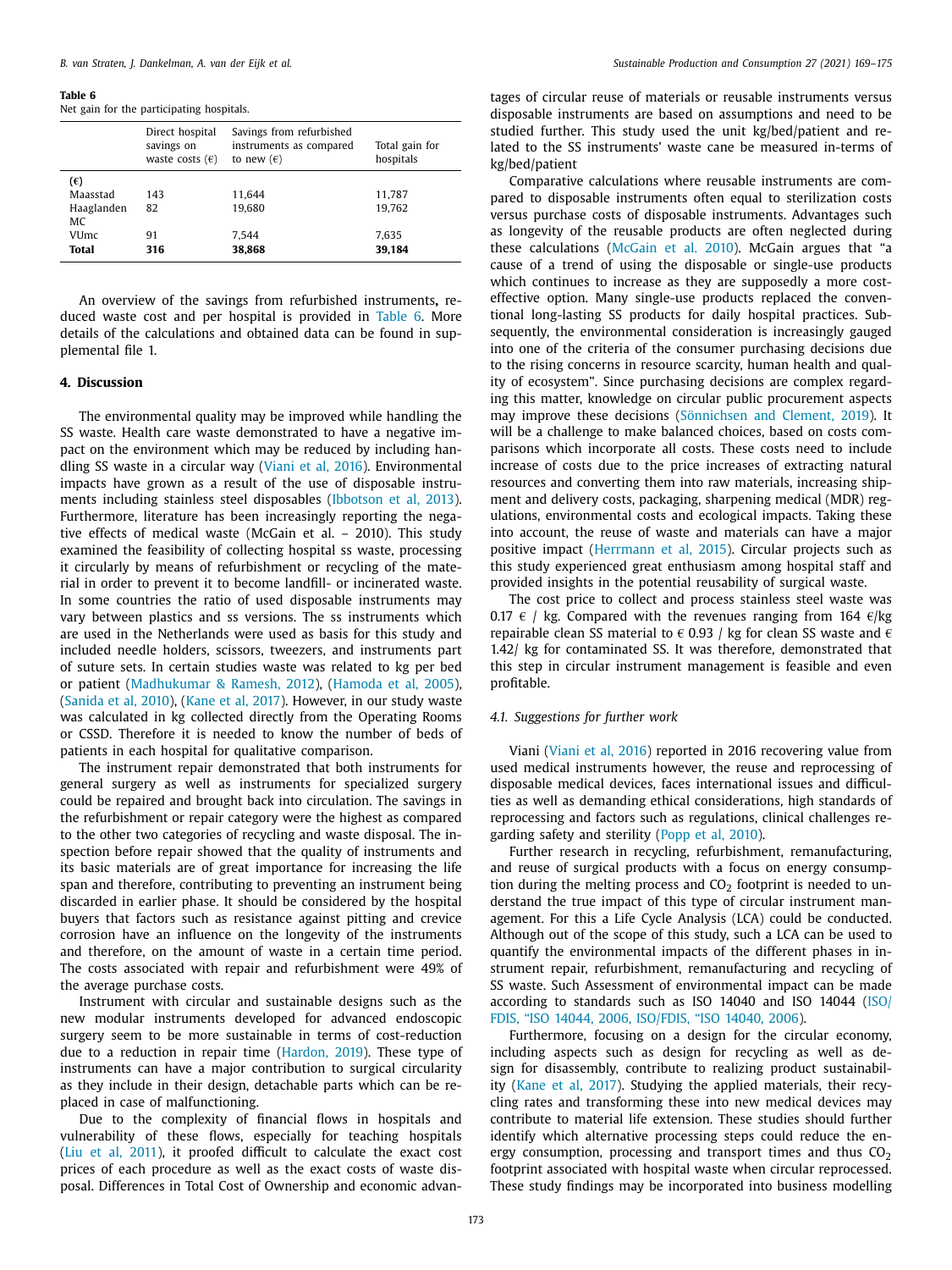<span id="page-6-0"></span>methods contributing to an increase of sustainability as they still hardly focus upon (Guzzo, 2019). As a result, the research outcome may lead to successful Circular business models in healthcare which are defined as sustainable business models typically focussing on Circular Economy aspects (Geissdoerfer et al, 2018).

Our results indicate that hospital cost savings can be realized as a result of lower instrument repair as compared to higher instrument replacement costs and by minimizing waste costs.

#### *4.2. Limitations*

Although there seem no major fluctuations in waste production during a year which could not be accounted for during the sixmonth period of this study, however there might be fluctuations as a result of expanding or decreasing variations in number of surgical procedures. The results of this study are based on the sixmonth period which might differ when assessing longer period.

This study emphasizes on repair and recycling of medical instruments as selected R strategies. However, when a new component was needed such as a screw the R strategy changes towards remanufacturing of the instrument. To include this type of events, a framework such as described by Morseletto (Morseletto, 2020) can be used to define these activities as circular economy strategies as it includes refuse, rethink, reduce, reuse, repair, refurbish, remanufacture, repurpose, recycle and recover as different R strategies. Although we divided stainless steel waste into 304 and 316, it can be interesting to conduct a contribution/sensitivity analysis for deeper understanding of the type of material waste and how it is liked to different surgical disciplines including possible cost fluctuations.

#### **5. Conclusion**

The results of this circular pilot project conducted with 3 hospitals indicated thAt circular reprocessing of SS waste into new raw material and (re) manufacturing of new medical devices from SS hospital waste is feasible. Furthermore, circular reprocessing not only contributes to waste prevention but also saves costs related to contaminated and non-contaminated hospital waste disposal. From the 3 main waste reprocessing methods (repair/refurbishment, recycling and hospital waste disposal), the repair and refurbishment of surgical instruments, instead of replacing with new instruments, show to have the most potential in terms of cost reduction.

Finally, we demonstrated that circularity as a sustainable model could provide a basis for a new approach in surgical instrument and waste management having cost savings and environmental benefits on the long run.

#### **Funding statement**

This work of research received no specific grant from any funding agency in the public, commercial or not-for-profit sectors.

#### **Declaration of Competing Interest**

The authors declare that they have no known competing financial interests or personal relationships that could have appeared to influence the work reported in this paper.

#### **Acknowledgements**

The authors wish to thank the participating hospitals; Westeinde & Bronovo (Joost van der Sijp), Maasstad Ziekenhuis (Ron Hanswijk), Amsterdam UMC (Bas Hijl) as well as the other hospital staff in participating in this study and their assistance for obtaining data.

#### **Supplementary materials**

Supplementary material associated with this article can be found, in the online version, at doi[:10.1016/j.spc.2020.10.030.](https://doi.org/10.1016/j.spc.2020.10.030)

#### **References**

- Australian Stainless Steel Development Association ASSDA -, 2019. Technical information on Recycling Australia. https://www.assda.asn.au/technical- info/ [environment-health-and-safety/recycling](https://www.assda.asn.au/technical-info/environment-health-and-safety/recycling) (accessed 1 October 2005).
- Broadbent, Clare., 2016. Steel's recyclability: demonstrating the benefits of recycling steel to achieve a circular economy. The International Journal of Life Cycle Assessment 21. doi[:10.1007/s11367-016-1081-1.](https://doi.org/10.1007/s11367-016-1081-1)
- [Chivian,](http://refhub.elsevier.com/S2352-5509(20)31370-1/sbref0003) E., 2001. [Environment](http://refhub.elsevier.com/S2352-5509(20)31370-1/sbref0003) and health: 7. Species loss and ecosystem disruption — the implications for human health. CMAJ 164 (1), 66–69 2001.
- Geissdoerfer, M., Savaget, P., Bocken, N.M.P., Hultink, EJ., 2017. The Circular Economy – A new sustainability paradigm? Journal of Cleaner Production. 143, 757–768. [https://doi:10.1016/j.jclepro.2016.12.048.](https://doi:10.1016/j.jclepro.2016.12.048)
- Geissdoerfer, Martin, Morioka, Sandra, Carvalho, Marly, Evans, Steve, 2018. Business models and supply chains for the circular economy. Journal of Cleaner Production. [https://doi.org/10.1016/j.jclepro.2018.04.159.](https://doi.org/10.1016/j.jclepro.2018.04.159)
- Guzzo, Daniel & Jamsin, Ella & Balkenende, Ruud & Costa, Janaina, 2019. The use of System Dynamics to verify long-term behaviour and impacts of circular business models: a sharing platform in healthcare. https://www.researchgate.net/ publication/337498239 [\(assessed 27 November 2019\).](https://www.researchgate.net/publication/337498239)
- [Haines,](http://refhub.elsevier.com/S2352-5509(20)31370-1/sbref0007) A, [McMichael,](http://refhub.elsevier.com/S2352-5509(20)31370-1/sbref0007) AJ, [Epstein,](http://refhub.elsevier.com/S2352-5509(20)31370-1/sbref0007) PR., 2000. [Environment](http://refhub.elsevier.com/S2352-5509(20)31370-1/sbref0007) and health: 2. Global climate change and health. CMAJ 163 (6), 729–734 2000.
- Hamoda, H.M., El-Tomi, H.N., Bahman, Q.Y., 2005. Variations in Hospital Waste Quantities and Generation Rates, Journal of Environmental Science and Health. Part A 40 (2), 467–476. doi[:10.1081/ESE-200045650.](https://doi.org/10.1081/ESE-200045650)
- [Hardon,](http://refhub.elsevier.com/S2352-5509(20)31370-1/sbref0009) S.F., [Schilder,](http://refhub.elsevier.com/S2352-5509(20)31370-1/sbref0009) F., [Bonjer,](http://refhub.elsevier.com/S2352-5509(20)31370-1/sbref0009) J., [Dankelman,](http://refhub.elsevier.com/S2352-5509(20)31370-1/sbref0009) J., [Horeman,](http://refhub.elsevier.com/S2352-5509(20)31370-1/sbref0009) T., 2019. A new modular mechanism that allows full [detachability](http://refhub.elsevier.com/S2352-5509(20)31370-1/sbref0009) and cleaning of steerable laparoscopic instruments. Surgical endoscopy 33 (10), 3484–3493.
- [Herrmann,](http://refhub.elsevier.com/S2352-5509(20)31370-1/sbref0010) C., [Blume,](http://refhub.elsevier.com/S2352-5509(20)31370-1/sbref0010) S., [Kurle,](http://refhub.elsevier.com/S2352-5509(20)31370-1/sbref0010) D., [Schmidt,](http://refhub.elsevier.com/S2352-5509(20)31370-1/sbref0010) C., [Thiede,](http://refhub.elsevier.com/S2352-5509(20)31370-1/sbref0010) S., 2015. The positive impact [factory–transition](http://refhub.elsevier.com/S2352-5509(20)31370-1/sbref0010) from eco-efficiency to eco–effectiveness strategies in manufacturing. Procedia CIRP 29, 19–27.
- [Ibbotson,](http://refhub.elsevier.com/S2352-5509(20)31370-1/sbref0011) S., [Dettmer,](http://refhub.elsevier.com/S2352-5509(20)31370-1/sbref0011) T., [Kara,](http://refhub.elsevier.com/S2352-5509(20)31370-1/sbref0011) S., [Herrmann,](http://refhub.elsevier.com/S2352-5509(20)31370-1/sbref0011) C., 2013. Eco-efficiency of disposable and reusable surgical [instruments—a](http://refhub.elsevier.com/S2352-5509(20)31370-1/sbref0011) scissors case. The International Journal of Life Cycle Assessment 18 (5), 1137–1148.
- ISO/FDIS, "ISO 14040, 2006. [Environmental](http://refhub.elsevier.com/S2352-5509(20)31370-1/sbref0012) management Life cycle assessment Principles and framework. Tech. Rep, Geneva, Switzerland ISO 14040:2006.
- ISO/ FDIS, "ISO 14044, 2006. [Environmental](http://refhub.elsevier.com/S2352-5509(20)31370-1/sbref0013) management Life cycle assessment Requirements and guidelines. Tech. Rep, Geneva, Switzerland ISO 14044:2006.
- [Jameton,](http://refhub.elsevier.com/S2352-5509(20)31370-1/sbref0014) Andrew, Pierce, [Jessica,](http://refhub.elsevier.com/S2352-5509(20)31370-1/sbref0014) 2001. Environment and health: 8. Sustainable health care and emerging ethical [responsibilities.](http://refhub.elsevier.com/S2352-5509(20)31370-1/sbref0014) CMAJ: Canadian Medical Association journal = journal de l'Association medicale canadienne. 164, 365-369.
- Kane, Grace, Bakker, C.A., Ruud, Balkenende, 2017. Towards design strategies for circular medical products. Resources. Conservation and Recycling 135. doi:10.1016/ [j.resconrec.2017.07.030.](https://doi.org/10.1016/j.resconrec.2017.07.030)
- Leaf, Alexander, 1990. Potential Health Effects of Global Climatic and Environmental Changes. The New England journal of medicine 321, 1577–1583. doi:10.1056/ NEIM198912073212305
- Liu, Sunny, Jervis, Kathryn, Younis, Mustafa, Forgione, Dana, 2011. Hospital financial distress, recovery and closure: Managerial incentives and political costs. Journal of Public Budgeting, Accounting & Financial Management 23, 31–68. doi[:10.1108/JPBAFM-23-01-2011-B002.](https://doi.org/10.1108/JPBAFM-23-01-2011-B002)
- MacArthur, E., 2013. Towards the circular economy. https://www. [ellenmacarthurfoundation.org/assets/downloads/publications/TCE\\_Report-2013.](https://www.ellenmacarthurfoundation.org/assets/downloads/publications/TCE_Report-2013.pdf) pdf (accessed 25 January 2013).
- [Madhukumar,](http://refhub.elsevier.com/S2352-5509(20)31370-1/sbref0019) S., [Ramesh,](http://refhub.elsevier.com/S2352-5509(20)31370-1/sbref0019) G., 2012. Study about awareness and practices about health care waste [management](http://refhub.elsevier.com/S2352-5509(20)31370-1/sbref0019) among hospital staff in a medical college hospital, Bangalore. Iranian Journal of Basic Medical Sciences 3 (1), 7–11.
- Mainier, Fernando, 2013. Corrosion in surgical instruments. IOSR Journal of Engineering 3, 25–31. doi[:10.9790/3021-031032531.](https://doi.org/10.9790/3021-031032531)
- [McGain,](http://refhub.elsevier.com/S2352-5509(20)31370-1/sbref0021) F., [McAlister,](http://refhub.elsevier.com/S2352-5509(20)31370-1/sbref0021) S., [McGavin,](http://refhub.elsevier.com/S2352-5509(20)31370-1/sbref0021) A., [Story,](http://refhub.elsevier.com/S2352-5509(20)31370-1/sbref0021) D., 2010. The Financial and [Environmen](http://refhub.elsevier.com/S2352-5509(20)31370-1/sbref0021)tal Costs of Reusable and Single-Use Plastic Anaesthetic Drug Trays. Anaesthesia and intensive care 38, 538–544.
- [McMichael,](http://refhub.elsevier.com/S2352-5509(20)31370-1/sbref0022) AJ., 1993. Planetary overload: global environmental change and the health of the human species. Cambridge University Press, [CambridgeMA,](http://refhub.elsevier.com/S2352-5509(20)31370-1/sbref0022) p. 1993.
- Minoglou, Minas, Gerasimidou, Spyridoula, Komilis, Dimitriοs, 2017. Healthcare Waste Generation Worldwide and Its Dependence on Socio-Economic and Envi-ronmental Factors. Sustainability. 9. doi[:10.3390/su9020220.](https://doi.org/10.3390/su9020220)
- [Mohee,](http://refhub.elsevier.com/S2352-5509(20)31370-1/sbref0024) R., 2005. Medical wastes [characterization](http://refhub.elsevier.com/S2352-5509(20)31370-1/sbref0024) in healthcare institutions in Mauritius. Waste Management 25, 575–581.
- [Morseletto,](http://refhub.elsevier.com/S2352-5509(20)31370-1/sbref0025) P., 2020. Targets for a circular economy. Resources. [Conservation](http://refhub.elsevier.com/S2352-5509(20)31370-1/sbref0025) and Recycling 153, 104553.
- [Pezzato,](http://refhub.elsevier.com/S2352-5509(20)31370-1/sbref0026) Luca, Taverna, [Beatrice,](http://refhub.elsevier.com/S2352-5509(20)31370-1/sbref0026) [Magrini,](http://refhub.elsevier.com/S2352-5509(20)31370-1/sbref0026) M., 2016. Pitting corrosion of surgical instruments in disinfectant [environments.](http://refhub.elsevier.com/S2352-5509(20)31370-1/sbref0026) La Metallurgia Italiana 108, 5–14.
- Popp, Walter, Rasslan, Ossama, Unahalekhaka, Akeau, Brenner, Pola, Fischnaller, Edith, Fathy, Maha, Goldman, Carol, Gillespie, Elizabeth, 2010. What is the use? An international look at reuse of single-use medical devices. International journal of hygiene and environmental health 213, 302–307. doi[:10.1016/j.ijheh.2010.04.003.](https://doi.org/10.1016/j.ijheh.2010.04.003)